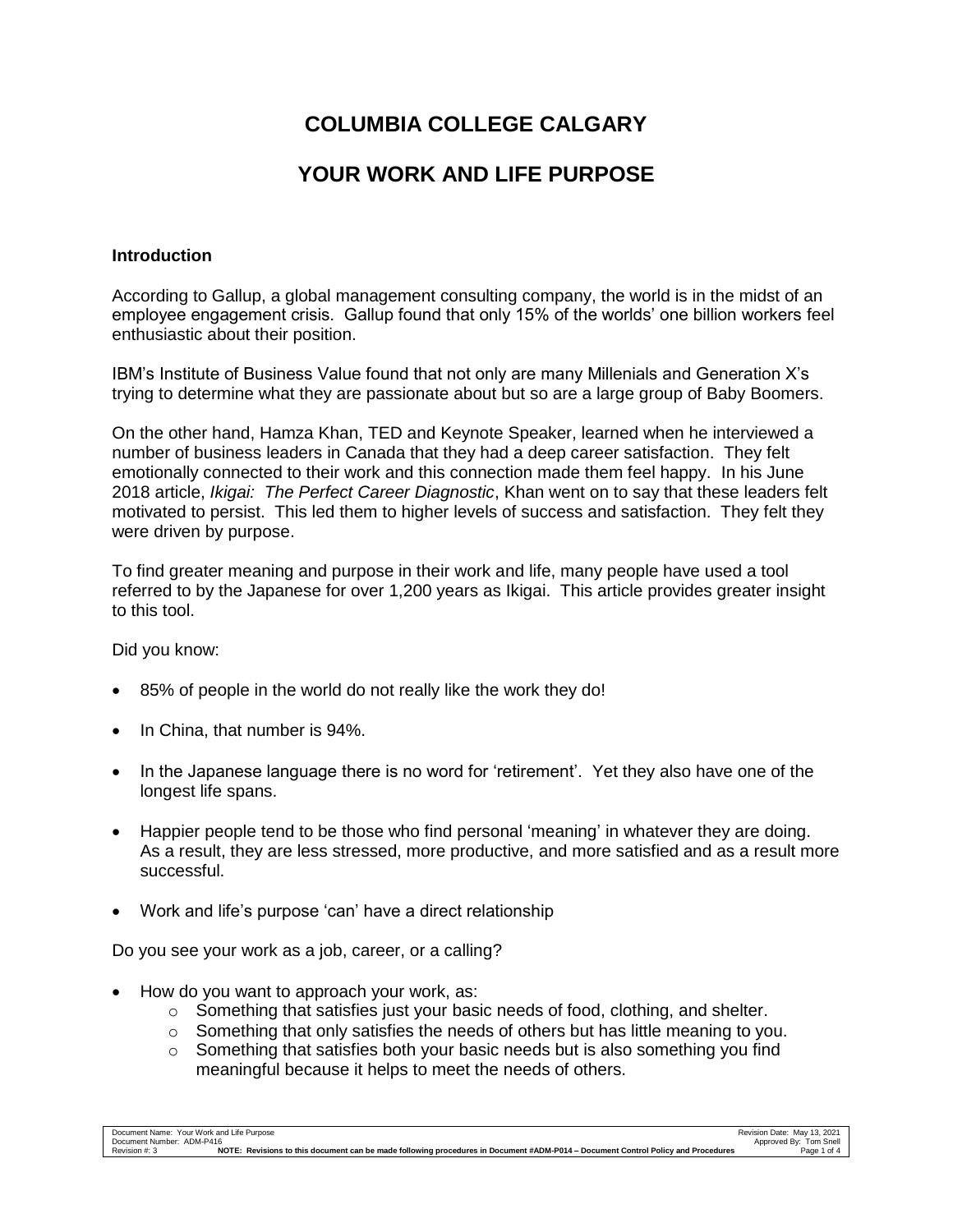## **How Meaningful Is Your Work**

Most working adults are employed in positions that meet their basic needs (food/clothing/shelter), yet they may not be certain as to whether what they are doing is making a meaningful difference.

Finding meaning in your work may have less to do with the actual work you do and more to do with how you choose to look at it. For example, one person can look at what they do as simply a means to a paycheque. While another person can view the same work as something they take pride in. Therefore, it is not what you do that bring meaning to your work but how you choose to look at it.

The following set of questions may assist individuals in assessing how meaningful they find their work.

Put the corresponding number in the box to the right of each question that most represents your views.

|                |                                                                                                                | 1            | $\overline{2}$ | 3     | 4     | 5      |
|----------------|----------------------------------------------------------------------------------------------------------------|--------------|----------------|-------|-------|--------|
|                |                                                                                                                |              | <b>Not</b>     | Some- |       | Almost |
|                |                                                                                                                | <b>Never</b> | Often          | times | Often | Always |
| 1 <sub>1</sub> | Do you love your work or, at the very least,<br>normally look forward to work when you<br>get up each morning? |              |                |       |       |        |
| $\overline{2}$ | Do you do things at work that you are<br>really good at?                                                       |              |                |       |       |        |
| 3              | Do you feel the work you do benefits<br>others?                                                                |              |                |       |       |        |
| 4              | Do you try to find solutions to problems<br>that make things better for others?                                |              |                |       |       |        |
| 5              | Do you find personal fulfillment in your<br>work and would you continue to do it even<br>if you could retire?  |              |                |       |       |        |
| 6              | Do you try to become better at what you<br>do at work by learning new things?                                  |              |                |       |       |        |
| $\overline{7}$ | Do you treat others with respect and try to<br>help them?                                                      |              |                |       |       |        |
| 8              | Do you have fun and find personal<br>satisfaction in your work?                                                |              |                |       |       |        |
| 9              | Do take pride in your work?                                                                                    |              |                |       |       |        |
| 10             | Do you try to stay relaxed and make a<br>positive impact on others at work?                                    |              |                |       |       |        |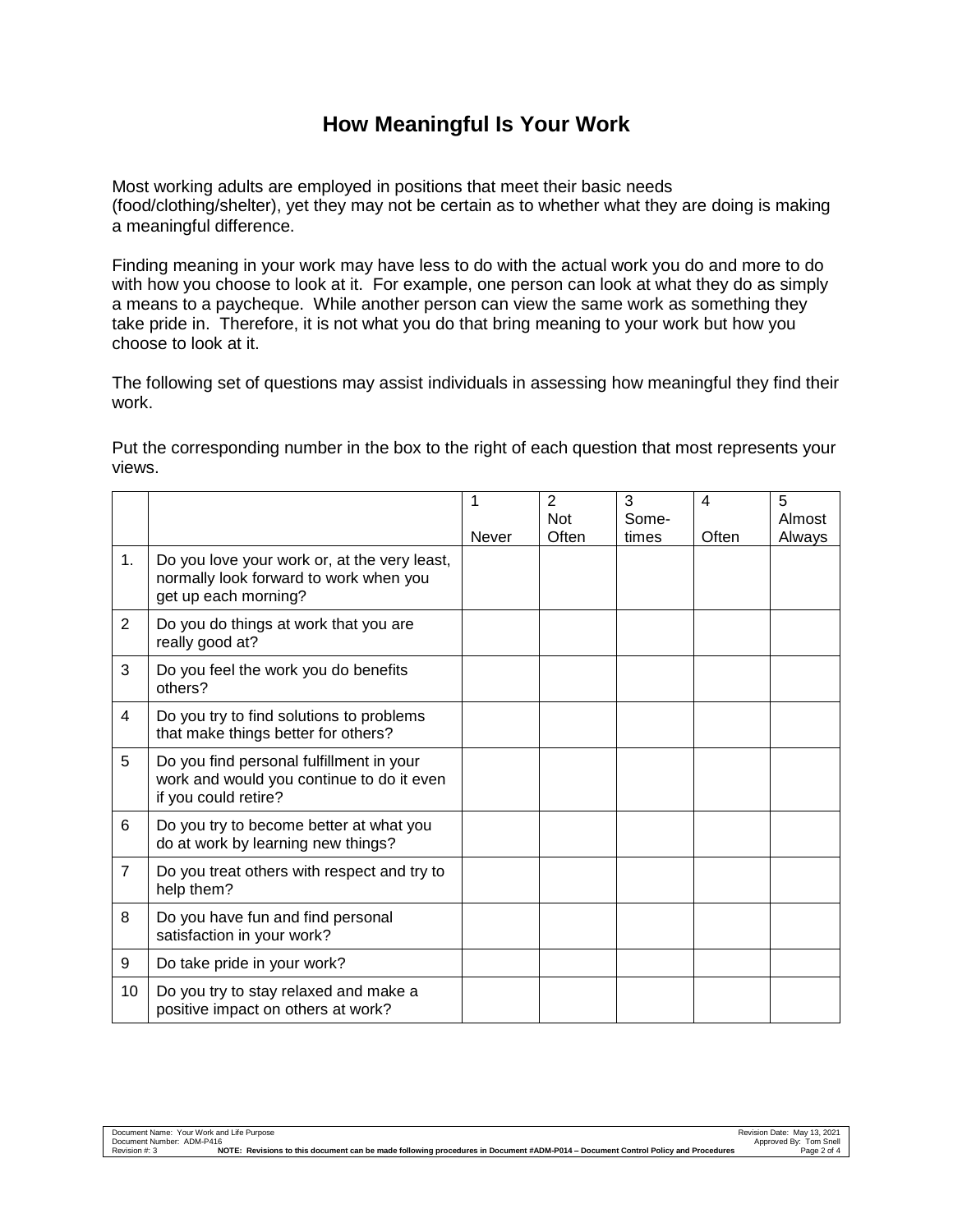### **Scoring**

- 1. Add up the total value of all your responses.
- 2. If you scored less than 20 then you should learn a lot more about Ikigai or consider moving to another place to work, that is if your employer and/or fellow workers do not treat you with respect or care about you.
- 3. If you scored 20 to 35 then you are probably getting close to your work Ikigai. Identify your lower scores and determine what steps you can take to improve yourself.
- 4. If you scored 36 to 50 then you have probably found your work Ikigai.